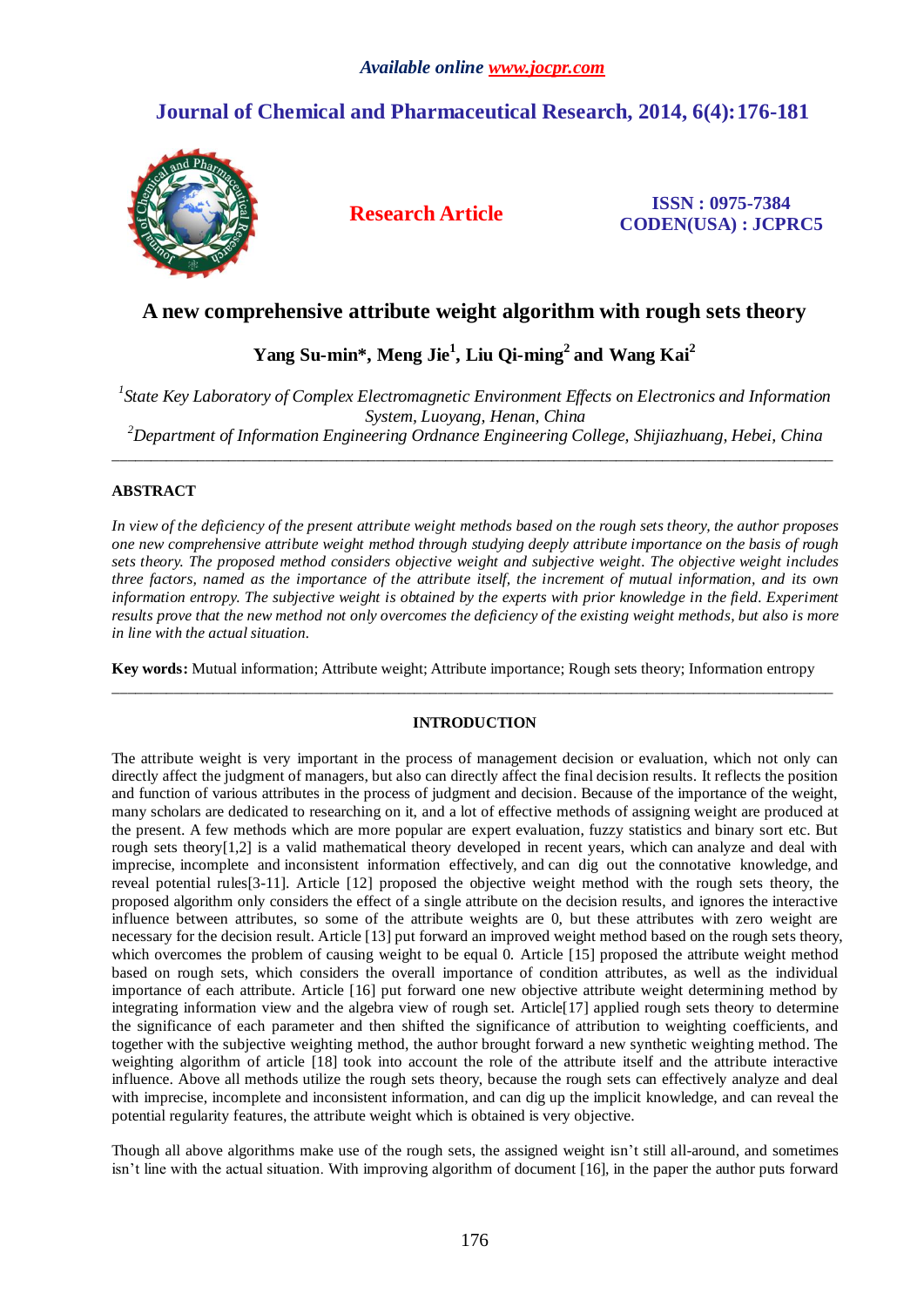one comprehensive attribute weighting algorithm, which consists of objective weight which gotten by the rough sets theory and subjective weight that the experts give by a priori knowledge, such can make sure to realize the unity of the subjective and objective weight, and improve the rationality of evaluation results. Experiment results also prove that the proposed algorithm is effective and rational.

*\_\_\_\_\_\_\_\_\_\_\_\_\_\_\_\_\_\_\_\_\_\_\_\_\_\_\_\_\_\_\_\_\_\_\_\_\_\_\_\_\_\_\_\_\_\_\_\_\_\_\_\_\_\_\_\_\_\_\_\_\_\_\_\_\_\_\_\_\_\_\_\_\_\_\_\_\_\_*

#### **THE BASIC ATTRIBUTE WEIGHT PRINCIPLE BASED ON THE ROUGH SETS THEORY**

Each attribute has different effect on the decision results for one information system. As usual we assign one attribute importance depending on the increment after removing an attribute. If the increment is more, we think the attribute importance is bigger. The attribute weight method based on the rough sets theory is mainly through the attribute importance of decision table. The follow is the correlative definitions.

**Definition 1:**  $S = (U, A, V, f)$  is set as an information system. Among them,  $U = \{U_1, U_2, \dots, U_{|U|}\}$  is non empty finite set which is called the domain space,  $A = \{a_1, a_2, \dots, a_{[A]}\}\$ is non empty finite attribute set, which is called the attribute set.  $V = \cup A_a$ ,  $a \in A$ ,  $V_a$  is attribute's domain range,  $f: U \times A \to V_a$  is the information function. When *x* is *a*, *x* has unique value in  $V_a$ . On the other side, for sequence  $C(c_1(x), c_2(x), \dots, c_n(x))$  and sequence  $D(d_1(x), d_2(x), \dots, d_n(x))$ ,  $A = C \cup D, C \cap D = \emptyset$ ,

 $S = (U, A, V, f)$  is called as decision table of the information system,  $c_1(x), c_2(x), \dots, c_n(x)$  is called as the condition attribute set.

**Definition 2:** For the given knowledge representation system  $S = (U, A, V, f)$ , the in-discernable relationship of any attribute is as follows:

$$
IND(B) = \{(x, y) \in U \times U : \forall a \in B(f(x, a) = f(y, a)\}
$$
\n
$$
(1)
$$

**Definition 3:** For the decision table  $S = (U, A, V, f)$ , the degree that the condition attribute depends on the decision attribute is defined as follows:

$$
\gamma_B(D) = \left| POS_B(D)\right| / \left|U\right| \tag{2}
$$

**Definition 4:** For the decision table  $S = (U, A, V, f)$ ,  $c \in C$ , the importance degree of condition attribute  $c$  is defined as:

$$
SGF(c) = \gamma_B(D) - \gamma_{c-(c)}(D) \tag{3}
$$

The weight of the condition attribute is defined as:

$$
W(c) = \frac{SGF(c)}{\sum_{a \in C} SGF(a)}
$$
(4)

According to the above formula (4) we can see that the larger  $SGF(a)$  is, the more important the attribute is, so the attribute weight is much greater.

### **ATTRIBUTE WEIGHT BASED ON ROUGH SETS THEORY**

Under the algebraic representation, many concepts of rough sets are not represented expressly, people are not easy to understand their content. The researchers utilize the relationship between knowledge and information entropy for rough sets theory, so the main concepts and operations of rough sets theory can be performed by the information theory.

**Definition 5:**  $U$  is set a domain,  $P$  and  $U$  is two equivalent relation of domain  $U$  (knowledge),  $U/\text{ind}(P) = \{x_1, x_2, \dots, x_n\}$ ,  $U/\text{ind}(Q) = \{y_1, y_2, \dots, y_n\}$ , then the probability distribution that P and Q effect on the  $U$  is defined as follows: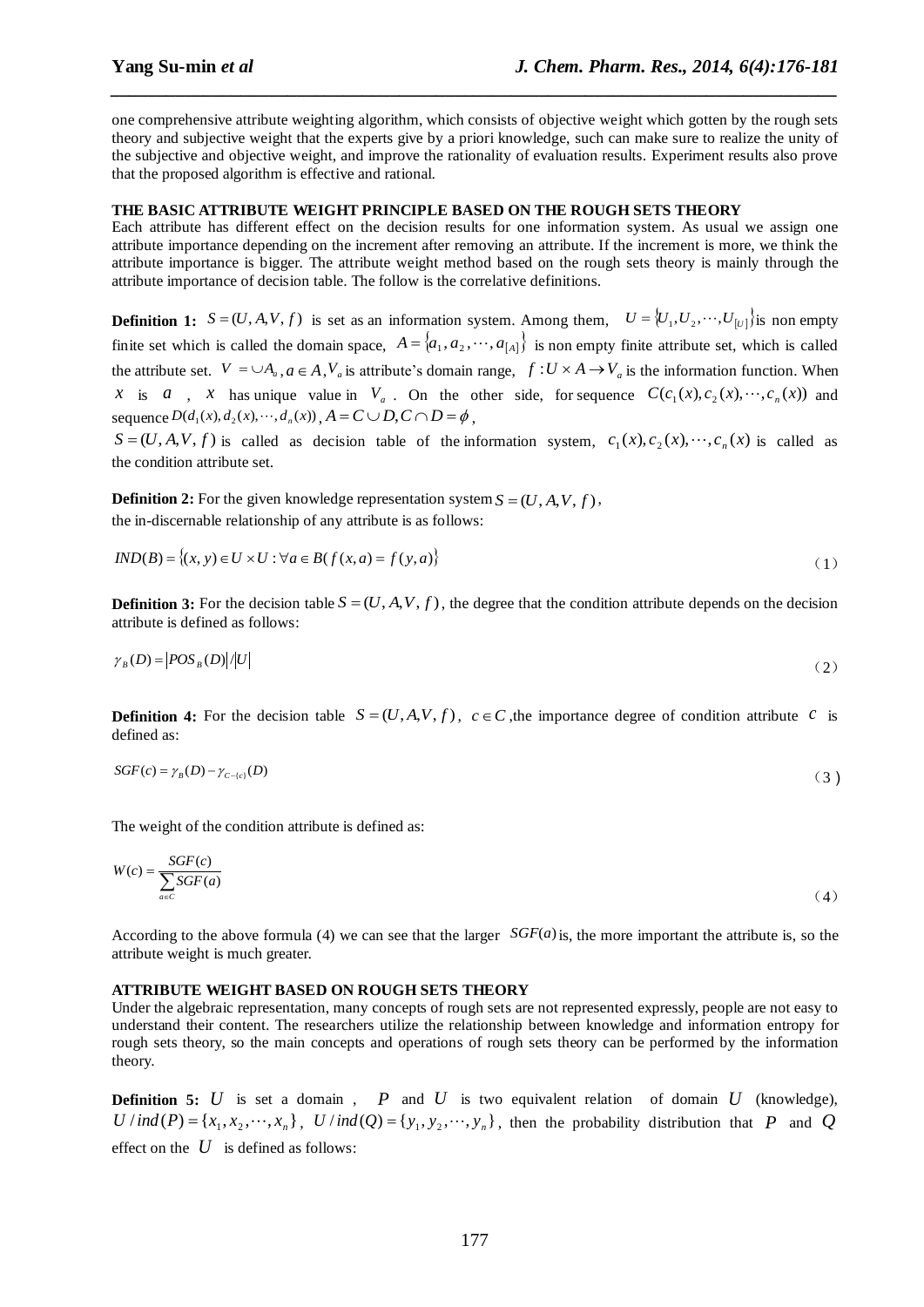$$
\begin{bmatrix} X:p \end{bmatrix} = \begin{bmatrix} x_1 & x_2 & \cdots & x_n \\ p(x_1) & p(x_2) & \cdots & p(x_n) \end{bmatrix}; \begin{bmatrix} Y:p \end{bmatrix} = \begin{bmatrix} y_1 & y_2 & \cdots & y_m \\ p(y_1) & p(y_2) & \cdots & p(y_m) \end{bmatrix}
$$
(5)

*\_\_\_\_\_\_\_\_\_\_\_\_\_\_\_\_\_\_\_\_\_\_\_\_\_\_\_\_\_\_\_\_\_\_\_\_\_\_\_\_\_\_\_\_\_\_\_\_\_\_\_\_\_\_\_\_\_\_\_\_\_\_\_\_\_\_\_\_\_\_\_\_\_\_\_\_\_\_*

Among them,  $p(x_i) = \frac{|x_i|}{r}$ ,  $i = 1,2,\dots,n; p(y_i) = \frac{|y_i|}{r}$ ,  $j = 1,2,\dots,m;$ *U y*  $i = 1, 2, \cdots, n; p(y)$ *U x*  $p(x_i) = \frac{|x_i|}{|x_i|}, i = 1, 2, \cdots, n; p(y_i) = \frac{|y_i|}{|x_i|}$ *i i*  $\hat{H}_i = \frac{|A_i|}{|H_i|}, i = 1, 2, \dots, n; p(y_i) = \frac{|B_i|}{|H_i|}, j = 1, 2, \dots, m;$  the symbol  $|E|$  is the base of *E*.

**Definition 6:** According to the information theory, the information entropy of knowledge *P* is  $= -\sum_{i=1}^{n}$ *i*  $H(P) = -\sum p(x_i) \log p(x_i)$ 1  $P(F) = -\sum_{i} p(x_i) \log p(x_i)$ , the conditional entropy  $H(Q|P)$  of the knowledge P relative to Q is :

$$
H(Q|P) = -\sum_{i=1}^{n} p(x_i) \sum_{j=1}^{m} p(y_j | x_i) \log p(y_j | x_i)
$$
 (6)

The mutual information  $I(P;Q)$  of the knowledge P relative to  $|Q|$  is:  $I(P;Q) = H(Q) - H(Q|P)$ (7)

**Definition 7:** The attribute importance [12] is calculated by the increment of mutual information with subtracting one attribute, the definition is as follows:

$$
SGF_{old}(c) = I(C;D) - I({C-c};D) = H(D|C - {c}) - H(D|C)
$$
\n(8)

The weight  $W_o(c)$  of the condition attribute  $c$  is defined as:

$$
W_{old}(c) = \frac{SGF_{new}(c)}{\sum_{a \in C}SGF_{new}(a)}
$$
(9)

#### **THE IMPROVED ATTRIBUTE WEIGHT ALGORITHM**

[X :  $p$ ] =  $\begin{bmatrix} p_1 & p_2 \\ p(x_1) & p(x_2) \end{bmatrix}$  ...  $p(x_n) = \begin{bmatrix} x_1 \\ p(x_2) \end{bmatrix}$  ...  $p(x_n) = \begin{bmatrix} y_1 \\ y_2 \end{bmatrix}$ <br>
Among them,  $p(x_i) = \frac{|x_i|}{U}$ ,  $i = 1, 2, \dots, n; p(y_i) = \frac{|y_i|}{U}$ ,  $j = 1, 2$ ,<br>
Definition 6: According to the inform Attribute importance in formula (8) only considers each attribute's effect on the whole decision, without considering attribute itself effect on the result of the decision. So the following consequence appear: the increment of the mutual information is more bigger, and the corresponding attribute weight is higher, so the attribute is considered as more important, but the actual situation is on the contrary, the attribute is maybe less important. So in the paper the author improves on the algorithm of article [16],and proposes one new importance algorithm with considering important degree of the condition attribute itself, the increment of the mutual information, as well as information entropy of attribute itself on the decision results , the define is as follows:

$$
SGF_{new}^{\cdot}(c) = (I(C - \{c\}; D) - I(C; D) + I(c; D)) / H(D|c)
$$
  
= (H(D|C) – H(D|C - \{c\}) + H(D) – H(D|c)) / H(D|c)  
= (H(D|C) – H(D|C - \{c\}) + H(D)) / H(D|c) – 1 (10)

The weight is defined as:

$$
W_o(c) = \frac{SGF_{new}(c)}{\sum_{a \in C}SGF_{new}(a)}
$$
\n(11)

From the above formula (10), we can see that the corresponding attribute importance is much greater when the mutual information increment is equal and  $H(D|c)$  is smaller, attribute importance is much bigger.

In addition, in order to make weight achieve the subjective and objective unity, and to avoid the objective weight disaccord with the actual situation, in this paper the author assigns weight from two sides named as the subjective weight and objective weight, the subjective weight is determined directly by the expert's experience, the objective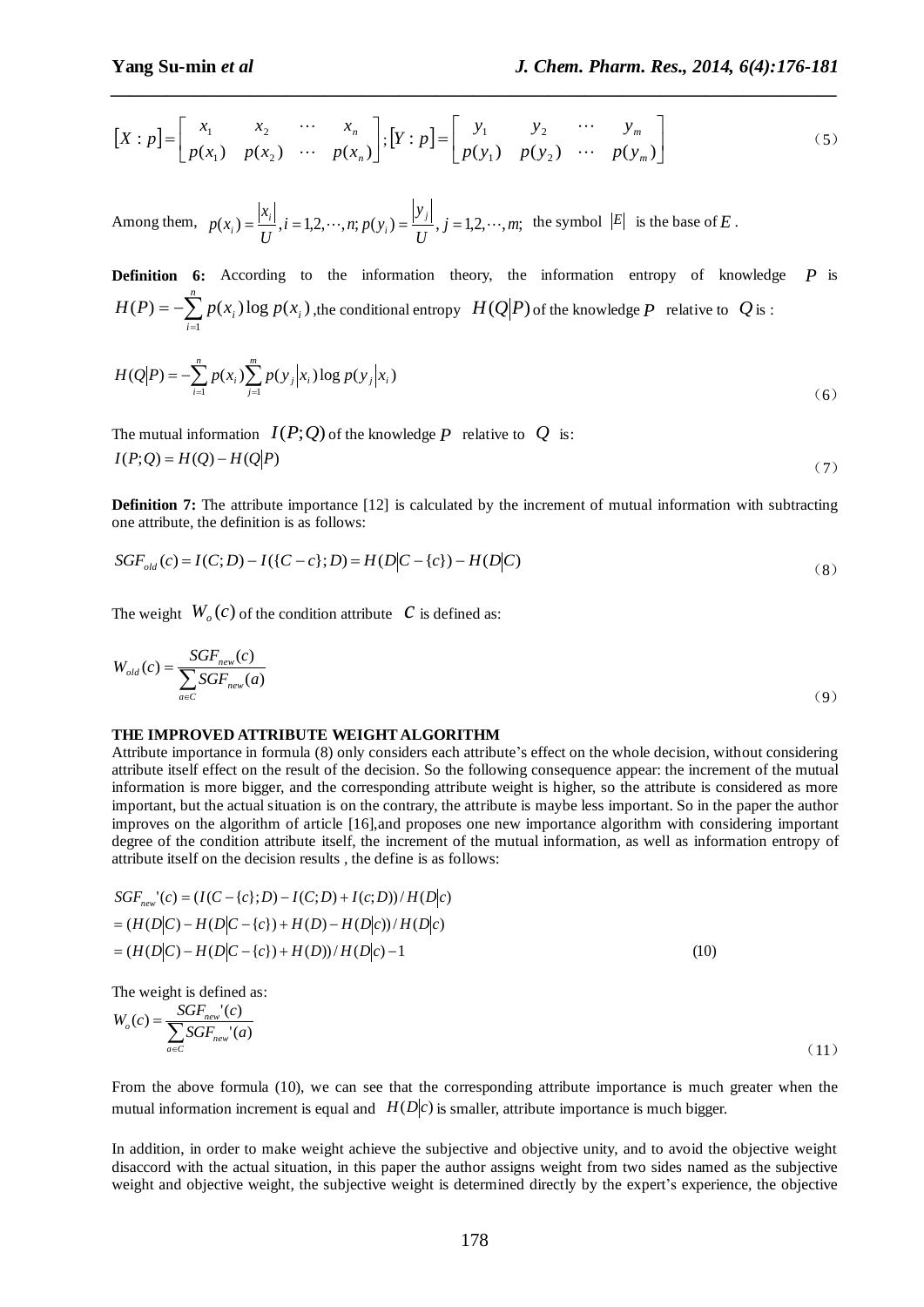weight is obtained by formula (10), the comprehensive weight is defined as the following:

$$
W_z(c) = \alpha W_s(c) + (1 - \alpha)W_o(c)
$$
\n<sup>(12)</sup>

*\_\_\_\_\_\_\_\_\_\_\_\_\_\_\_\_\_\_\_\_\_\_\_\_\_\_\_\_\_\_\_\_\_\_\_\_\_\_\_\_\_\_\_\_\_\_\_\_\_\_\_\_\_\_\_\_\_\_\_\_\_\_\_\_\_\_\_\_\_\_\_\_\_\_\_\_\_\_*

Among them:  $W_z(c)$  is the subjective weight and  $W_o(c)$  is the objective weight, and  $\alpha$  is called experience factor, which reflects the extent of the attribute importance,  $\alpha$  is affected by the expert experience, the greater it is, the expert's subjective experience affects greatly the result of the decision, when  $\alpha = 1$ ,  $W_z(c)$  is completely decided by the expert subjective weight.

#### **ALGORITHM ANALYSIS**

In order to verify the effectiveness of the above algorithm, we take it to compute the reduction set of one command and information system, as shown in table 1. From it, we can see that the system has 4 attributes, 14 experts give those evaluation results, the condition attributes are  $\{c_1, c_2, c_3, c_4\}$ , decision attributes are  $\{d\}$ , the value of set C is set as  $V = \{0,1,2\}$ , which corresponds good, general, poor state respectively. The value of D is set as {0, 1}, which corresponds good and bad for operational effect. After pretreatment on the original data, we get the decision table shown in table 1.

|           | Expert samples $\Big $ Communication quality $c_1$ System exchange quality $c_2$ Safety measure | $c_3$ Personnel diathesis $c_4$ Decision result d |  |
|-----------|-------------------------------------------------------------------------------------------------|---------------------------------------------------|--|
| x1        |                                                                                                 |                                                   |  |
| x2        |                                                                                                 |                                                   |  |
| x3        |                                                                                                 |                                                   |  |
| x4        |                                                                                                 |                                                   |  |
| x5        | ◠                                                                                               |                                                   |  |
| <b>x6</b> |                                                                                                 |                                                   |  |
| x7        |                                                                                                 |                                                   |  |
| x8        |                                                                                                 |                                                   |  |
| x9        |                                                                                                 |                                                   |  |
| x10       |                                                                                                 |                                                   |  |
| x11       |                                                                                                 |                                                   |  |
| x12       |                                                                                                 |                                                   |  |
| x13       |                                                                                                 |                                                   |  |
| x14       |                                                                                                 |                                                   |  |

#### **Table1 Decision table of information system**

The below is the processing in accordance with the algorithm of section 3:

We consider table 1 as an information system  $U = \{x1, x2, x3, x4, x5, x6, x7, x8, x9, x10, x11, x12, x13, x14\}$ condition attribute set is  $C = \{c_1, c_2, c_3, c_4\}$ , decision attribute set is  $D = \{d\}$ ,  $IND(D) = \{ \{x1, x2, x6, x8, x14\}, \{x3, x4, x5, x7, x9, x10, x11, x12, x13\} \}$ 

The important degree of each attribute is calculated according to the formula (10), the objective weight are listed in table 2:

| Attribute       | H(D)   | H(D C) | $H(D C-c)$ | H(D c) | $SGF_{old}(c)$ | $W_{old}(c)$ | $SGF'_{new}(c)$ | $W_{\alpha}(c)$ |
|-----------------|--------|--------|------------|--------|----------------|--------------|-----------------|-----------------|
| $\mathcal{C}_1$ | 0.9403 |        | 0.5714     | 0.6935 | 0.5714         | 0.6667       | 1.1798          | 0.5537          |
| c <sub>2</sub>  | 0.9403 |        |            | 0.6793 |                |              | 0.3842          | 0.1803          |
| $c_3$           | 0.9403 |        |            | 0.7885 |                |              | 0.1925          | 0.0904          |
| $c_{4}$         | 0.9403 |        | 0.2857     | 0.8922 | 0.2857         | 0.3333       | 0.3741          | 0.1756          |

**Table 2 The attribute object weight**

From table 2, we can see that the weight of attribute  $c_1$ ,  $c_2$ ,  $c_3$ ,  $c_4$  obtained by article [16] were 0.6667,0, 0, 0.3333 respectively, and all of the weight of attribute  $c_2$  and  $c_3$  is 0, which is inconsistent with the actual situation. But the weight of attribute  $c_1, c_2, c_3, c_4$  is obtained according to the algorithm proposed in this paper is 0.5537, 0.1803, 0.0904, 0.1756 respectively. The objective weight of attribute  $c2 \text{ isn't } 0$ , and it is slightly higher than the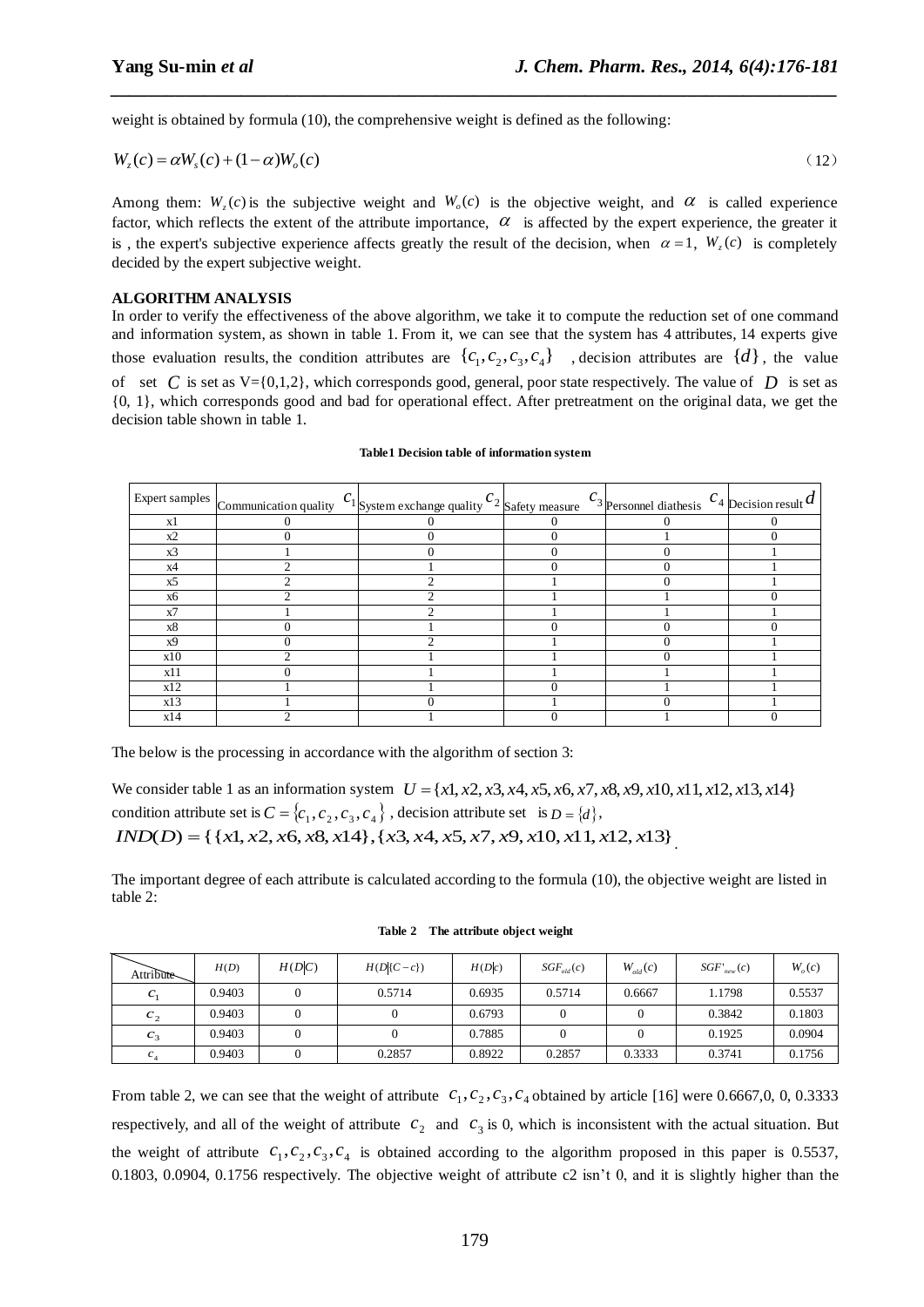objective weight of attribute  $c_4$ , this is consistent with the actual system. In addition, considering of subjective weights, we invite the experts in the field of command and information system to assign the subjective weight for four attribute  $c_1, c_2, c_3, c_4$  as (0.35, 0.3, 0.15, 0.35) respectively. The experts set experience factor  $\alpha = 0.4$  in considering of objective data, the comprehensive weight depending on the formula (11) is obtained as follows:

*\_\_\_\_\_\_\_\_\_\_\_\_\_\_\_\_\_\_\_\_\_\_\_\_\_\_\_\_\_\_\_\_\_\_\_\_\_\_\_\_\_\_\_\_\_\_\_\_\_\_\_\_\_\_\_\_\_\_\_\_\_\_\_\_\_\_\_\_\_\_\_\_\_\_\_\_\_\_*

 $W_z(c1) = 0.4722 \quad W_z(c2) = 0.2281 \quad W_z(c3) = 0.1142 \quad W_z(c4) = 0.1855$ 

Form the table 2, we can see that the attribute weight of  $c_2$  and  $c_3$  listed in  $W_{old}(c)$  column is 0 based on the formula(8),which is not line with the actual situation.

In the actual command and information system, the quality of communication and interoperability play a decisive role on the operational effectiveness of the whole system. From the experiment results we can see that the weight value of  $c_1$  and  $c_2$  is the two largest in the all attributes, the weight of  $c_3$  is the least in the all attributes, which is completely in line with the actual situation, so the experiment results verify that the proposed algorithm in this paper is rational and effective.

#### **CONCLUSION**

In view of the deficiency of the attribute weight method based on the rough sets theory, the author proposes one new comprehensive attribute weight algorithm, which contains two parts, one is the objective weight gotten by the mutual information based on the rough sets theory, the other is the subjective weight gotten by expert experience. The subjective weight can correct the deviation caused by the object weight. The objective weigh includes three factors, named as the importance of the attribute itself, the increment of mutual information, and its own information entropy change. Experiment results prove that the new proposed method completely avoids the weight 0, and it is more effective and reasonable than the existing algorithm. By the new algorithm the decision makers can make more effective decision and judgment.

#### **Acknowledgements**

This research is supported by State Key Laboratory of Complex Electromagnetic Environment Effects on Electronics and Information System under Grants No CEMEE2014K0368B.

#### **REFERENCES**

[1] Pawlak Z. *International Journal of Computer and Information Sciences,* vol.11, no.3, pp. 341-356, **1982.**

[2] Pawlak Z. *Rough sets theoretical aspects of reasoning about data. Dordrecht: Kluwer Academic Publisher,* **1991.** [3] Kryszkiewicz M. *Information Sciences*, vol.112, no.1, pp. 39-49, **1988.**

[4] Kim Y. M. , Kim, C. K. , Lee, J. C. . *Advances in Engineering Soft war e,* vol.40, no.3, pp. 202- 211, **2009.**

[5]Liu qing. *Rough Set and Rough reasoning[M],Beijing*:*Science Press*,**2001**.

[6]Liang jiye, Li deyu. *The uncertainty and knowledge acquisition in information system [M]. Beijing*:*Science Press*,**2005**.

[7] Zhang wenxiu, Wu weizhi. *The theory and method of Rough Sets theory[M]. Beijing*:*Science Press*,**2001**.

[8] Wu W Z, Mi J S, Zhang W X. *IEEE Computer society Press,* vol.3, no.3, pp. 1713 - 1718, November **2003.**

[9] Zhao Xu, Huang Yong-zhong, An Liu-yang. *Journal of Computer applications*, vol.32, no.10, pp. 167-169, **2012.**

[10] Zhang Wen-yu, Ma Yue, Chen Xing, Zhang Yu-Fei. *Measurement & Control technology* , vol. 32, no. 10, pp. 125-128, **2013.**

[11] Li, M . , Yu, B. , Rana, O, F. , et al. *IEEE Transactions on Knowledge and Data Engineering,* vol.20, no.6, pp.851-862, **2008.**

[12] Teoh H . J. , Cheng C. H . , Chu, H . H . , *et al. Data & Know ledge Engineering*, vol. 67, no.1, pp. 103-117, **2008.**

[13] Wang Hongkai, Yao Bingxue,Hu haiqing. *Computer engineering and application*, vol.67, no.3, pp. 20- 21, **2003.**

[14] Tan zongfeng, Xu zhangyan, Wangshuai. *Computer engineering and application,* vol. 48, no.18, pp. 115-118, **2012.**

[15] Miao Duoqian,Fan Shidong. *system engineering theory & practice,* vol. 22, no.1, pp. 48- 56, **2002.**

[16] Wang guoKuang. *Rough theory and knowledge acquisition[M] . Xi'an jiao tong university press,* **2001.**

[17] Zhong Jia-ming1,LI Ding- fang. *Computer Engineering and Applications*, vol.44, no.20, pp. 51-54, **2008.**

[18] Sun Limin, Jin Xiangju. *[Computer Engineering and Applications](http://c.wanfangdata.com.cn/Periodical-jsjgcyyy.aspx)*, vol. 49, no.2, pp. 51-54, **2013.**